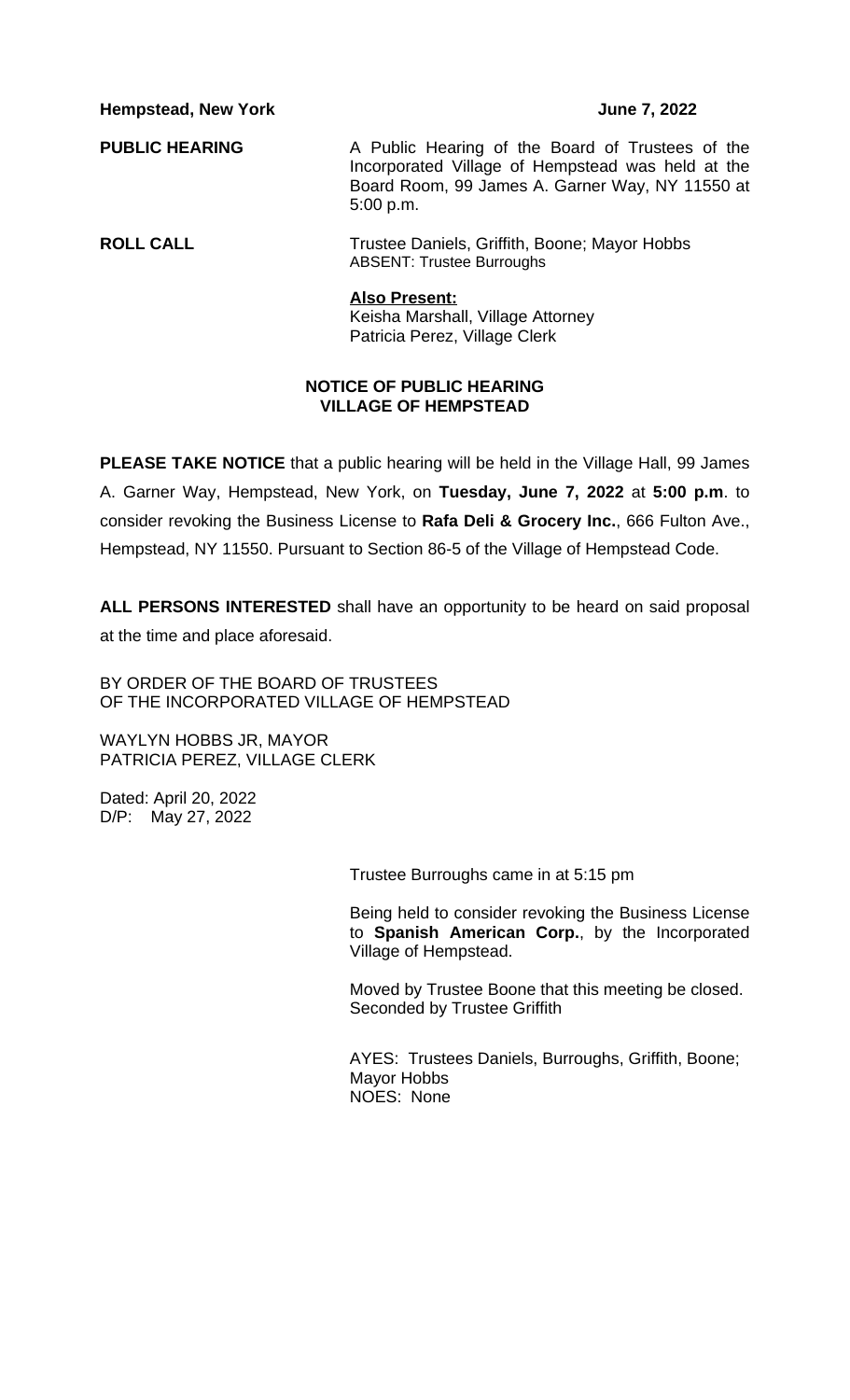**PUBLIC HEARING** A Public Hearing of the Board of Trustees of the Incorporated Village of Hempstead was held at the Board Room, 99 James A. Garner Way, NY 11550 at 5:30 p.m.

**ROLL CALL** Trustee Daniels, Burroughs, Griffith, Boone; Mayor Hobbs

#### **Also Present:**

Keisha Marshall, Village Attorney Patricia Perez, Village Clerk

### **NOTICE OF PUBLIC HEARING VILLAGE OF HEMPSTEAD**

**PLEASE TAKE NOTICE** that a public hearing will be held in the Village Hall, 99 James A. Garner Way, Hempstead, New York, on **Tuesday, June 7, 2022** at **5:30 p.m**. to consider revoking the Business License to **JER Deli Corp.**, 208 South Franklin St., Hempstead, NY 11550. Pursuant to Section 86-5 of the Village of Hempstead Code.

**ALL PERSONS INTERESTED** shall have an opportunity to be heard on said proposal at the time and place aforesaid.

BY ORDER OF THE BOARD OF TRUSTEES OF THE INCORPORATED VILLAGE OF HEMPSTEAD

WAYLYN HOBBS JR, MAYOR PATRICIA PEREZ, VILLAGE CLERK

Dated: April 20, 2022 D/P: May 27, 2022

> Being held to consider revoking the Business License to **JER Deli Corp.**, by the Incorporated Village of Hempstead.

> Moved by Trustee Boone that this meeting be closed. Seconded by Trustee Burroughs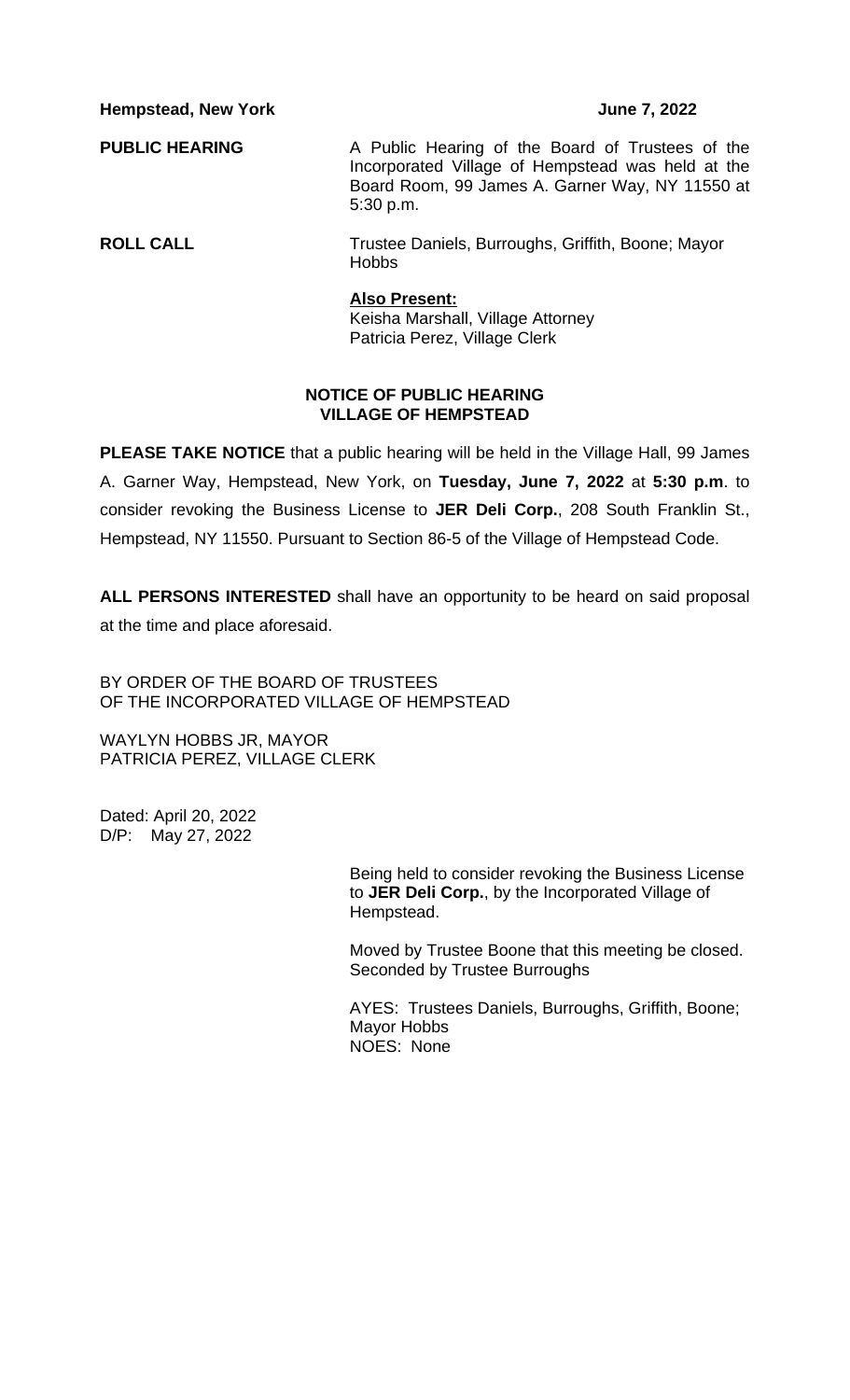**PUBLIC HEARING** A Public Hearing of the Board of Trustees of the Incorporated Village of Hempstead was held at the Board Room, 99 James A. Garner Way, NY 11550 at 6:00 p.m.

**ROLL CALL** Trustee Daniels, Burroughs, Griffith, Boone; Mayor Hobbs

> **Also Present:** Keisha Marshall, Village Attorney Patricia Perez, Village Clerk

# **NOTICE OF PUBLIC HEARING VILLAGE OF HEMPSTEAD**

**PLEASE TAKE NOTICE** that a public hearing will be held in the Village Hall, 99 James A. Garner Way, Hempstead, New York, on **Tuesday, June 7, 2022** at **6:00 p.m**. to consider revoking the Business License to **Spanish American Corp.**, 393 Clinton St., Hempstead, NY 11550. Pursuant to Section 86-5 of the Village of Hempstead Code.

**ALL PERSONS INTERESTED** shall have an opportunity to be heard on said proposal at the time and place aforesaid.

BY ORDER OF THE BOARD OF TRUSTEES OF THE INCORPORATED VILLAGE OF HEMPSTEAD

WAYLYN HOBBS JR, MAYOR PATRICIA PEREZ, VILLAGE CLERK

Dated: April 20, 2022 D/P: May 27, 2022

> Being held to consider revoking the Business License to **Spanish American Corp.**, by the Incorporated Village of Hempstead.

Moved by Trustee Boone that this meeting be closed. Seconded by Trustee Burroughs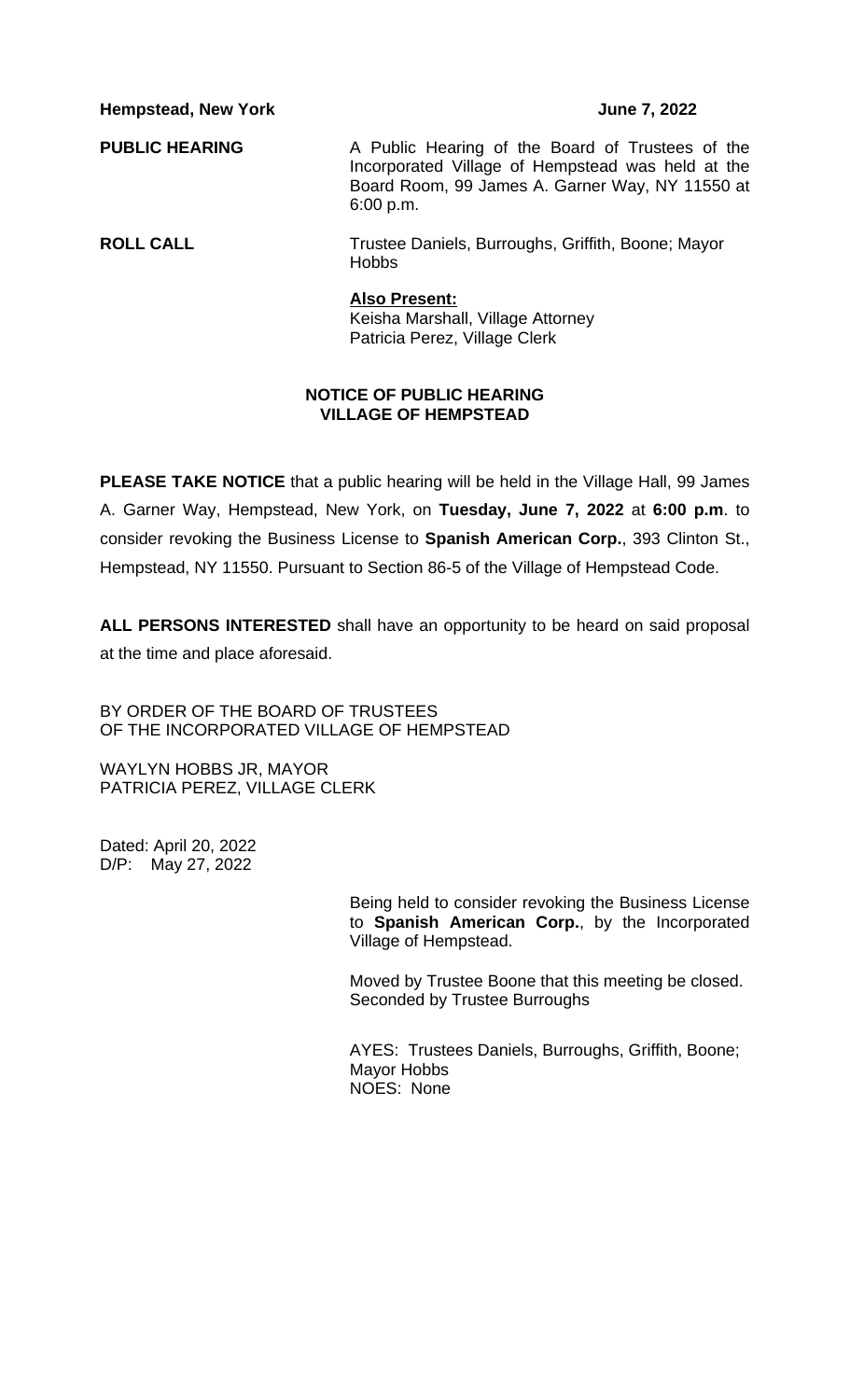**REGULAR MEETING** A Regular Meeting of the Board of Trustees of the Incorporated Village of Hempstead was held at the Board Room, 99 James A. Garner Way, NY 11550 at 6:30 p.m. **ROLL CALL** Trustee Daniels, Burroughs, Griffith, Boone; Mayor **Hobbs** 

> **Also Present:** Keisha Marshall, Village Attorney Patricia Perez, Village Clerk

### **SALUTE TO THE FLAG** Mayor Hobbs called the meeting to order and asked everyone present to rise and join in a salute to the flag

of the United States of America

Presentation of activities report by the public bodies of the Incorporated Village of Hempstead:

Recreation and Parks Commission – Chairperson Vanessa Henry Human Relations – Juanita Hargwood, Director Personal Service Wireless Facilities Board – Zoning Officer Deloris Mc Queen Hempstead Library Board – Irene Duszkiewicz, Library Director Traffic Safety Board – Lt. Kirichenko / Chairperson Mary Burns Board of Zoning Appeals – Chairman Danny Leo Planning Board – Chairperson Kennetha Pettus Hempstead Housing Authority – Chairman Shereen Goodson Community Development Agency – Commissioner Danielle Oglesby Electrical Board – Ronald Magarie Plumbing Board – Chairperson Kelly Magee Historian - Reine Bethany Hempstead Chamber of Commerce – Belinda Watkins

**ACCEPTANCE OF MINUTES** Clerks offers the following resolution for adoption:

Moved by Trustee Daniels that the reading of the minutes of the **Regular Meeting** of **May 17, 2022, and the Special Meeting of May 24, 2022,** be dispensed with and that they be accepted as reviewed.

Seconded by Trustee Boone

AYES: Trustees Daniels, Burroughs, Griffith, Boone; Mayor Hobbs NOES: None

**APPROVAL OF** Clerk wishes to report that Mayor Hobbs & Deputy **MISCELLANEOUS LICENSE** Mayor Daniels have approved miscellaneous **AND PERMIT APPLICATIONS** Business licenses as reviewed

### **GENERAL BUSINESS:**

FDR Services Corp. of New York-RENEWAL Keith Luneburg 44 Newmans Ct.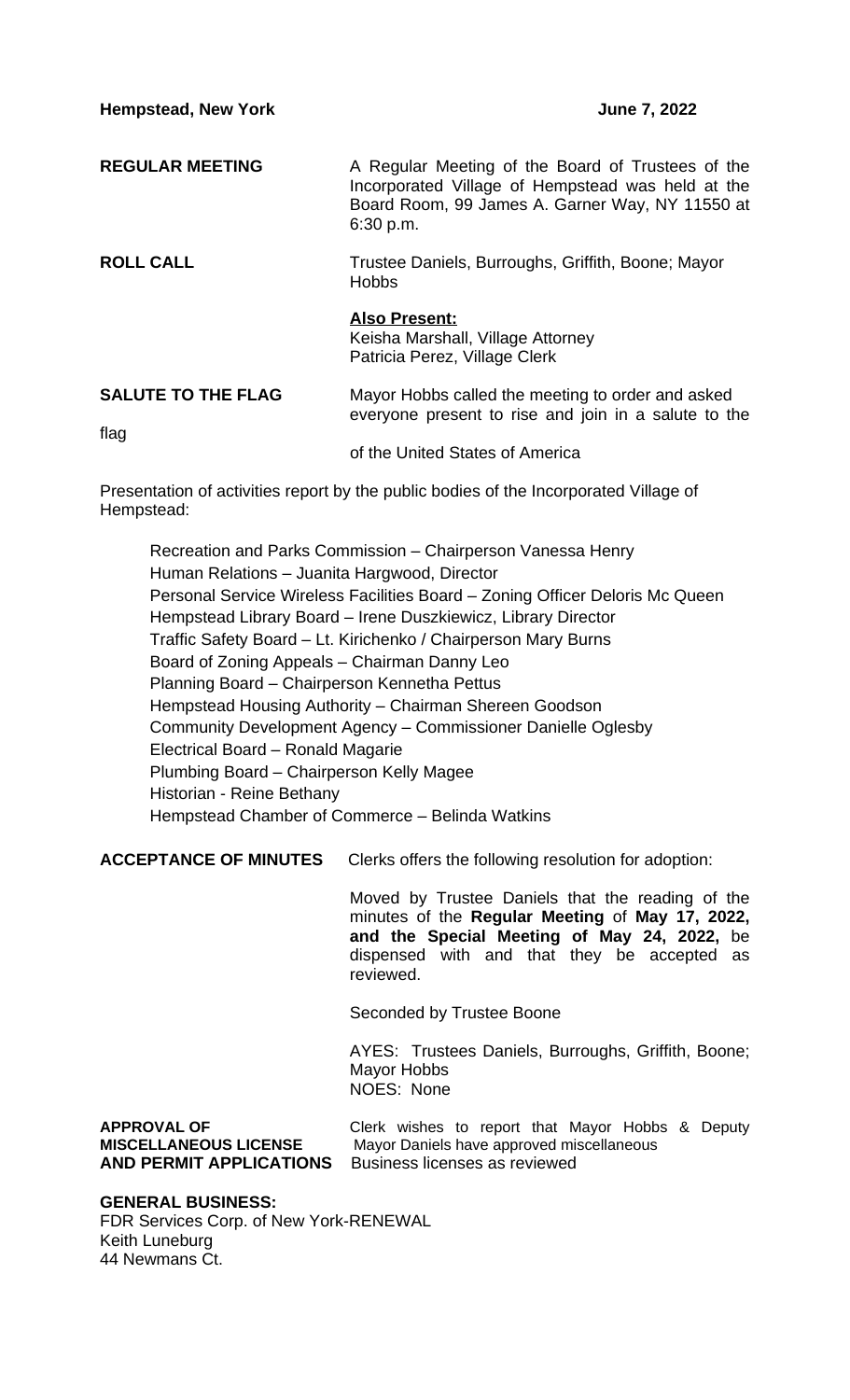M & S Fresh Fish Inc- RENEWAL Tae Sook Kim 71 Main Street

Epheta Hair braiding - RENEWAL Pierrette Agbogao 72 North Franklin

Parts Authority LLC-RENEWAL Randy Buller 67 Whitson Street

Parts Authority LLC-RENEWAL Randy Buller 4 Laurel Ave

China Garden 123- RENEWAL Ming Xin Chen 108 Main Street

Gold Town New York- Business & Secondhand Dealer -RENEWAL Dong Yui Song 73A Main Street

Bakery El Monte Sinai Corp.-RENEWAL Teresa Sanchez 100A Franklin Street

Advance Auto Parts #8933-RENEWAL Advanced Stores Company Inc. 67 Fulton Ave

Angel's Nail-RENEWAL Ci Yi Huang 53 Main Street

Mejias, Milgrim, Alvarado & Lindo P.C.- NEW 1st time applicant David L. Mejias 100 Main Street (164 Jackson Street)

Eben-Ezer Medical Associates P.C.- NEW 1st time applicant Joel Bedard, M.D. 275 Jerusalem Ave

Hempstead Courthouse Donuts LLC dba Dunkin-RENEWAL James T. Cain 98 Main Street

Star Nail Salon Inc.-RENEWAL Young H. Kang 77A Main Street

WNP Enterprises Inc.-RENEWAL Wesly Fontus 401A South Franklin Street

Franklin RX-RENEWAL Gabriel Mordechaev 98B North Franklin Street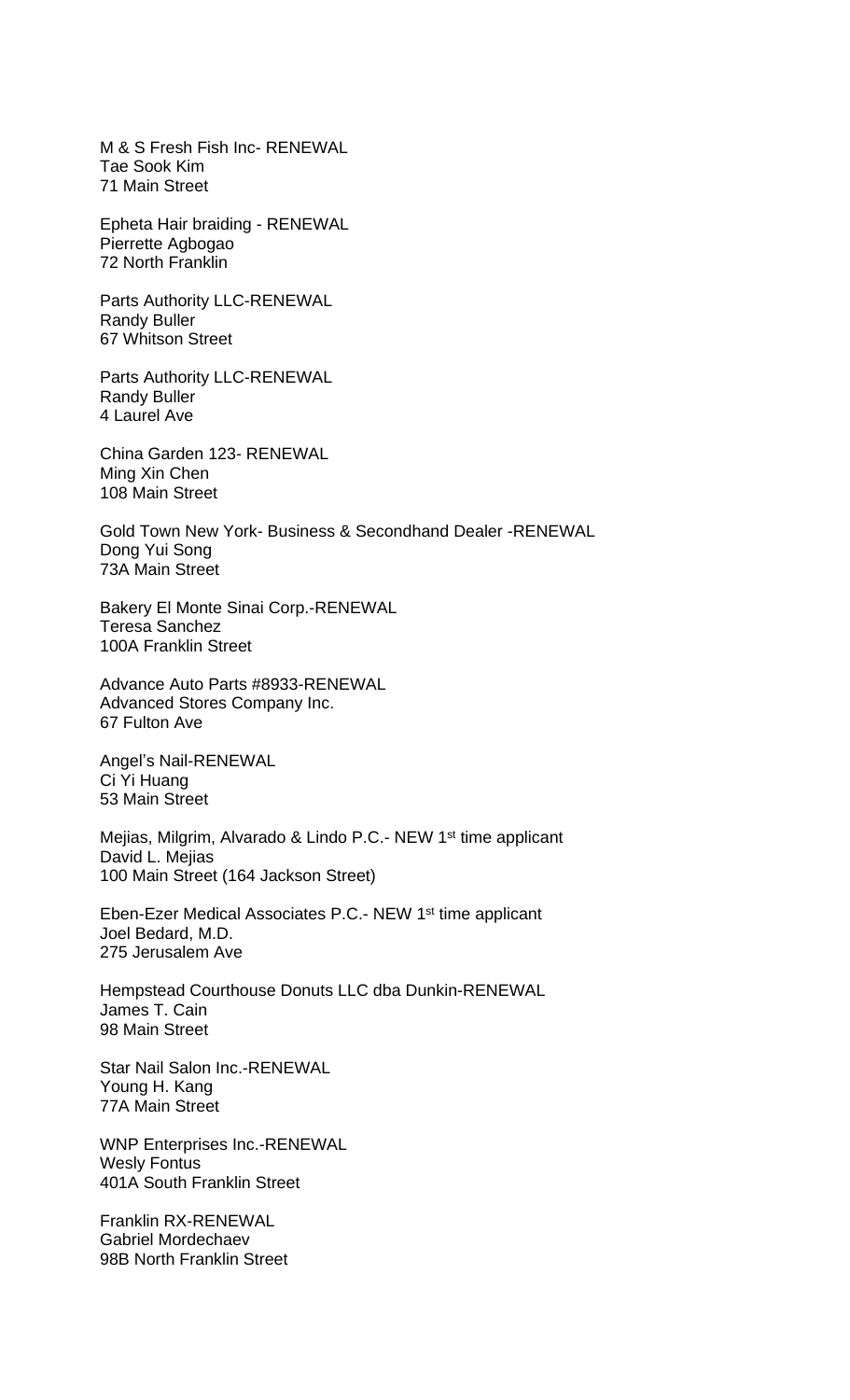Beyond Printing- RENEWAL Christine Persaud 111 Fulton Ave

Pepe's Deli & Grill- RENEWAL Juan J. Gutierrez 15 Main Street

Gem of Mt. Vernon- RENEWAL (Business, Secondhand, & Pawnbroker) Ryan Kaminsky 50 North Franklin Street

Krupa 63 Corp. Hempstead Liquors -RENEWAL Dipan Patel 63 Main Street

Ana's Beauty Salon-RENEWAL Ana Gonzalez 407 Jerusalem Ave

Reina Beauty Salon Corp.-RENEWAL Reina I. Tobar 80 Main Street Ste.5

Sunrise Check Cashing Services LLC- RENEWAL Charles L. Gutilla 154 Main Street

SHM NY Inc. Beer House- RENEWAL Sanghyuk Lee 129A Henry Street

Sparkle Coin Laundry Inc. -RENEWAL Mohammed Wasay 395A Fulton Ave

R & E Butcher Shop- RENEWAL Ronald Aponte 11-13 Main Street

Tri Star Graphics Inc.-RENEWAL Robert Allen Horlocher Jr. 75 Sealey Ave

Araujo Multiservice Corp.- RENEWAL Mirna Araujo 104 North Franklin Street

Hempstead Village Bike Shop- RENEWAL Mostafa Oummadi 48 Main Street

Luciana Boutique-RENEWAL Luz Rivera 138 North Franklin Street

Main Discount Store-RENEWAL Haripal Rana 51 Main Street

Ernest R. Jones Attorney at Law- NEW 1ST time applicant Ernest R. Jones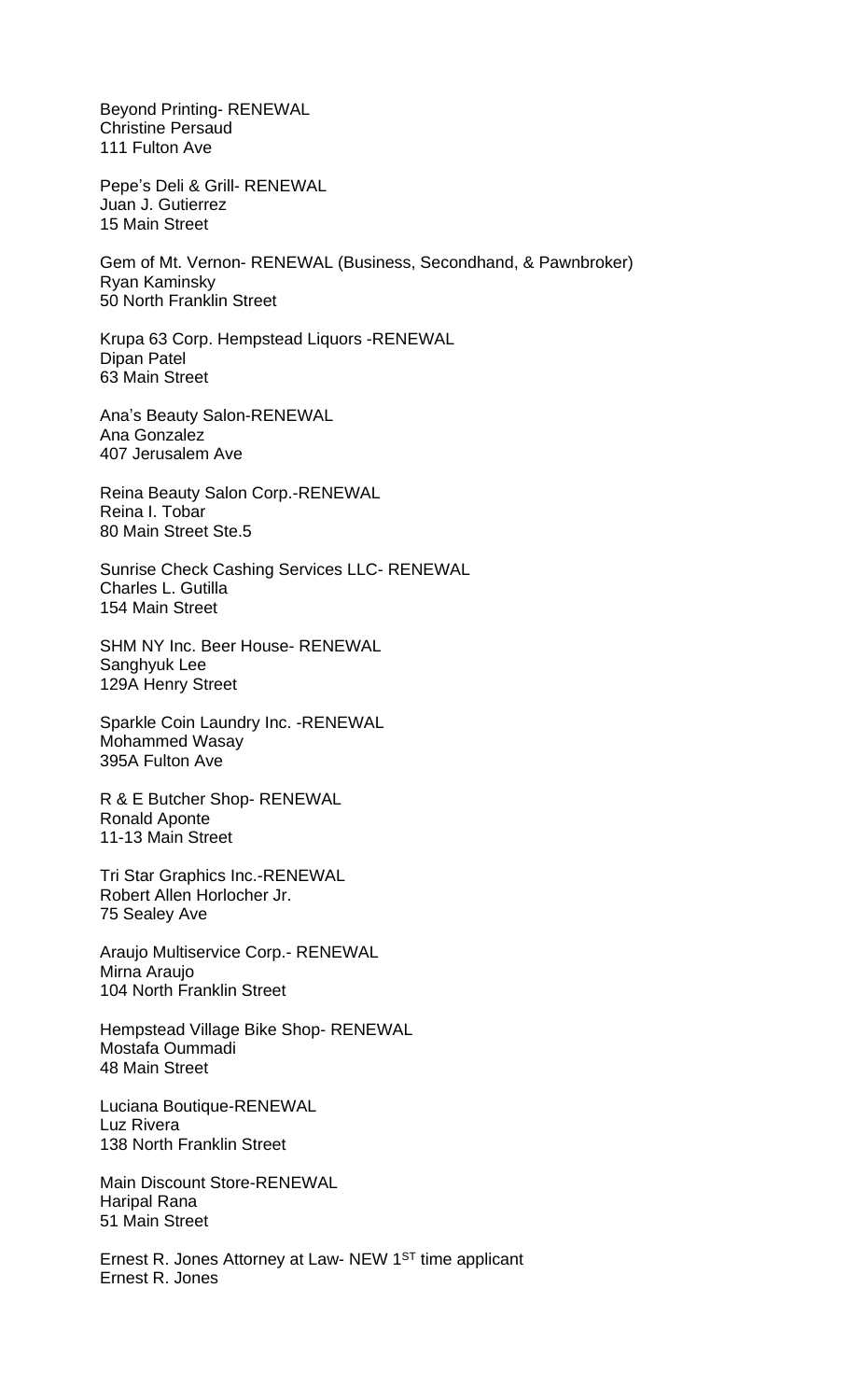24 Main Street 2<sup>nd</sup> Fl

Homemade Taqueria III Corp.- RENEWAL Joaquin Portillo 243 Fulton Ave

Guy J. Allen PLLC-RENEWAL Guy J. Allen 100 Main Street Ste. 96A

Ayy Beauty Inc. Hempstead Beauty Supply- RENEWAL Sungwon Yang 253A Fulton Ave

Gurson Inc. GB's Sneaker Terminal-RENEWAL Balbir Singh Sidana 172 Jackson Street

### **LANDSCAPING:**

J Landscaping Jose Mauricio Martinez Bonilla 139 Dietz Street 11550

C & V Landscaping Carlos Victoriano 627 Macon Place Uniondale 11553

JA Castaneda Landscaping Jose A. Castaneda 27 Dakota Place 11550

# **JUSTICE COURT (Monthly Report submitted by Village Justice Brianna A. Vaughan)**

Report of the Village Justice for the month of **April 2022**

Total number of cases before the court 2,847

Total monies remitted to Village Comptroller **\$262,799.58** 

(Copy of this report is on file in the Village Clerk's Office and may be viewed by the public during office hours.)

| <b>NASSAU/ SUFFOLK LAW</b><br><b>SERVICES COMMITTEE, INC</b> | Clerks offers the following resolution for adoption:                                                                                                                                                                                                                                                                                                                                                                            |  |  |
|--------------------------------------------------------------|---------------------------------------------------------------------------------------------------------------------------------------------------------------------------------------------------------------------------------------------------------------------------------------------------------------------------------------------------------------------------------------------------------------------------------|--|--|
|                                                              | <b>RESOLVED</b> that upon the recommendation of<br>Keisha Marshall, Village Attorney that the Mayor<br>and Board of Trustees hereby approves to enter into<br>an agreement with the Nassau/ Suffolk Law Services<br>Committee, Inc., 1 Helen Keller Way, 5 <sup>th</sup> Floor,<br>Hempstead, New York, 11550, to utilize forty (40)<br>parking spaces, located in Parking Field #1 from June<br>1, 2022, through May 31, 2024. |  |  |
|                                                              | Moved by Trustee Daniels<br>Seconded by Trustee Burroughs                                                                                                                                                                                                                                                                                                                                                                       |  |  |
|                                                              | AYES: Trustees Daniels, Burroughs, Griffith, Boone;                                                                                                                                                                                                                                                                                                                                                                             |  |  |

Mayor Hobbs NOES: None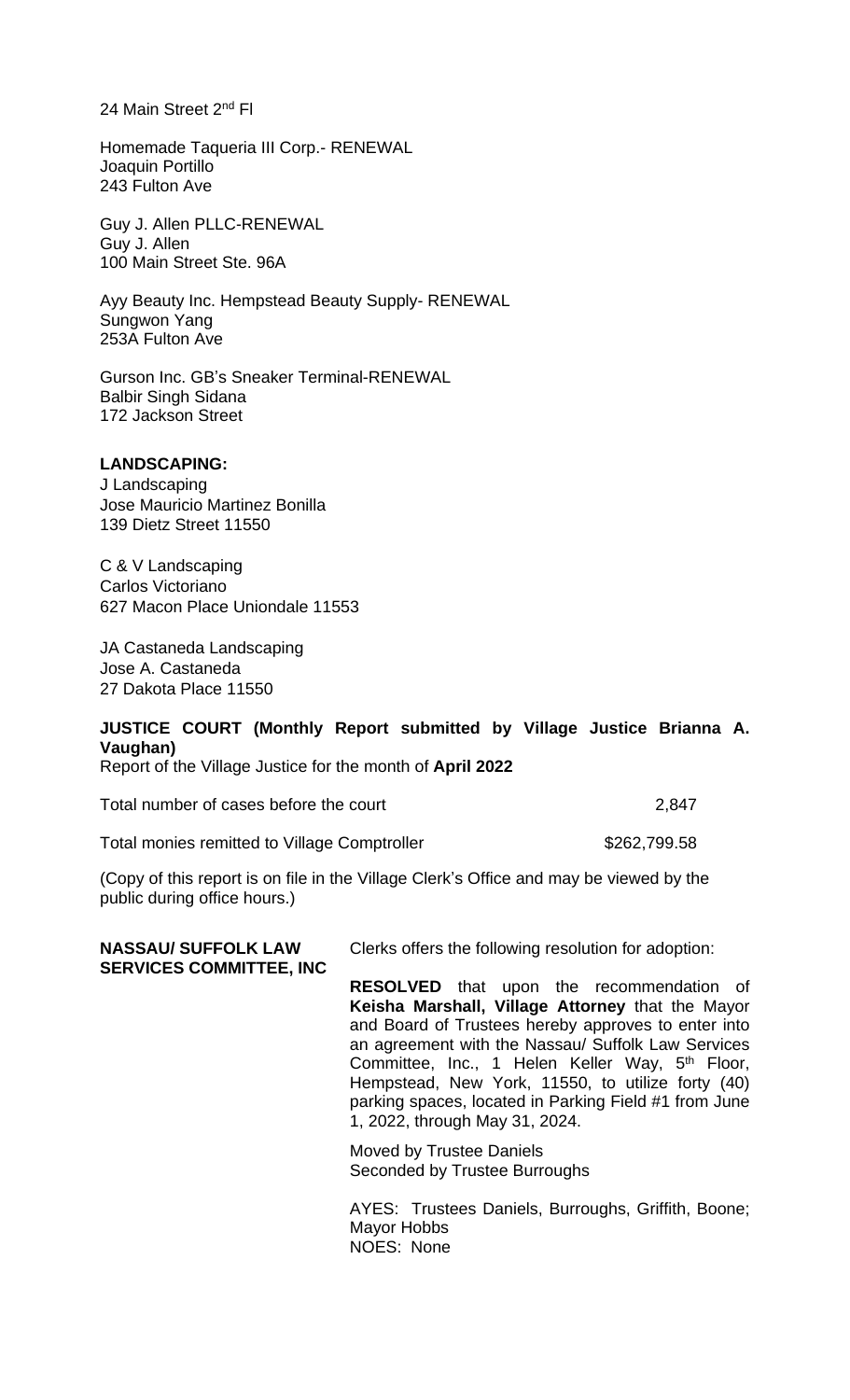**THE COUNTY OF NASSAU** Clerks offers the following resolution for adoption:

**RESOLVED** that upon the recommendation of **Keisha Marshall, Village Attorney** that the Mayor and Board of Trustees hereby approves to enter into an agreement with the County of Nassau, 1 West Street, Room 200, Mineola, New York, 11501, to utilize six hundred and twenty-five (625) parking spaces, located in Parking Fields #1, 5, 5C, 6, 8, 12 & 14 from June 1, 2022, through May 31, 2025.

Moved by Trustee Boone Seconded by Trustee Burroughs

AYES: Trustees Daniels, Burroughs, Griffith, Boone; Mayor Hobbs NOES: None

**\$1,750,000, AMENDMENT**

**2 FIRE TRUCKS BOND** Clerks offers the following resolution for adoption:

**RESOLVED**, that upon the recommendation of **Joe Gill, Village Treasurer** the Board of Trustees hereby approve to amend the amount in the Bond Resolution approved on May 17, 2022, from \$1,750,000 to \$2,000,000, and increase the authorization of the Mayor to bind the purchase from \$1,750,000 to \$2,000,000. **Be ratified.**

Moved by Trustee Boone Seconded by Trustee Burroughs

AYES: Trustees Daniels, Burroughs, Griffith, Boone; Mayor Hobbs NOES: None

WHEREAS, the Board of Trustees of the Village of Hempstead, in the County of Nassau, New York, has heretofore duly authorized the acquisition of two fire trucks, including related apparatus and equipment, at the estimated maximum cost of \$1,750,000 pursuant to the bond resolution adopted by the Board of Trustees on May 17, 2022; and

WHEREAS, the estimated cost of said project has now been determined to be \$2,000,000, and it is necessary and in the public interest to increase the appropriation for the project by \$250,000 and to amend said bond resolution to authorize the issuance of \$2,000,000 bonds to reflect such increase;

Now, therefore, be it

RESOLVED BY THE BOARD OF TRUSTEES OF THE VILLAGE OF HEMPSTEAD, IN THE COUNTY OF NASSAU, NEW YORK (by the favorable vote of not less than two-thirds of all members of said Board of Trustees) AS FOLLOWS:

Section (A) The bond resolution of said Village duly adopted by the Board of Trustees on May 17, 2022, entitled: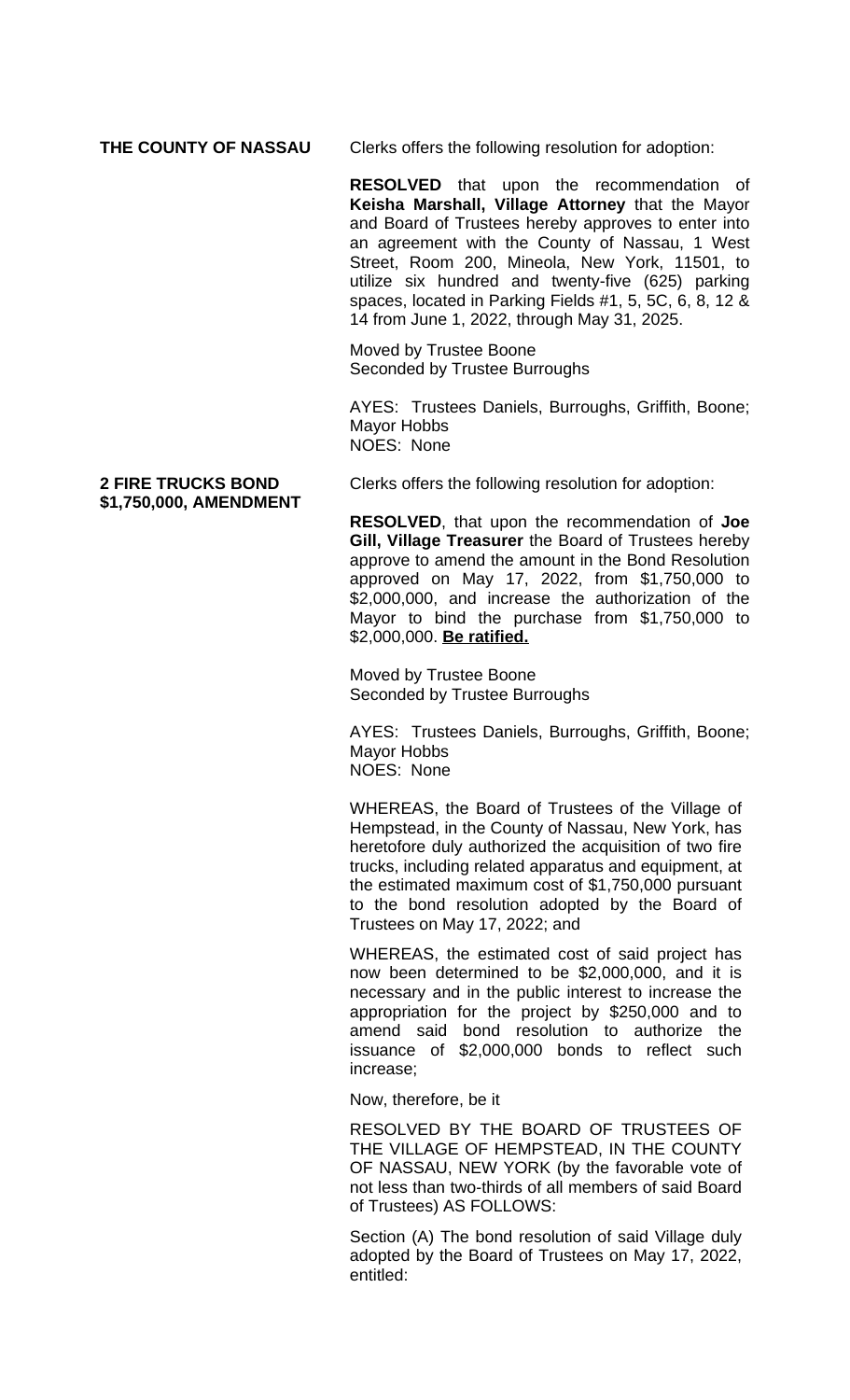"Bond Resolution of the Village of Hempstead, New York, adopted May 17, 2022, authorizing the acquisition of two fire trucks, stating the aggregate estimated maximum cost thereof is \$1,750,000, appropriating said amount for such purpose, and authorizing the issuance of bonds in the principal amount of \$1,750,000 to finance said appropriation,"

is hereby amended to read as follows:

BOND RESOLUTION OF THE VILLAGE OF HEMPSTEAD, NEW YORK, ADOPTED MAY 17, 2022 AND AMENDED JUNE 7, 2022, AUTHORIZING THE ACQUISITION OF TWO FIRE TRUCKS, STATING THE AGGREGATE ESTIMATED MAXIMUM COST THEREOF IS \$2,000,000, APPROPRIATING SAID AMOUNT FOR SUCH PURPOSE, AND AUTHORIZING THE ISSUANCE OF BONDS IN THE PRINCIPAL AMOUNT OF \$2,000,000 TO FINANCE SAID APPROPRIATION

THE BOARD OF TRUSTEES OF THE VILLAGE OF HEMPSTEAD, IN THE COUNTY OF NASSAU, NEW YORK, HEREBY RESOLVES (by the favorable vote of not less than two-thirds of all the members of said Board of Trustees) AS FOLLOWS:

Section 1. The Village of Hempstead, in the County of Nassau, New York (herein called the "Village"), is hereby authorized to acquire two fire trucks, including related apparatus and equipment. The aggregate estimated maximum cost thereof, including preliminary costs and costs incidental thereto and the financing thereof, is \$2,000,000 and said amount is hereby appropriated for such purpose. The plan of financing includes the issuance of bonds in the principal amount not to exceed \$2,000,000 to finance said appropriation, and the levy and collection of taxes on all the taxable real property in the Village to pay the principal of said bonds and the interest thereon as the same shall become due and payable.

Section 2. The aggregate estimated maximum cost thereof, including preliminary costs and costs incidental thereto and the financing thereof, is \$2,000,000 and said amount is hereby appropriated for such purpose.

Section 3. The following additional matters are hereby determined and declared:

(a) The period of probable usefulness of the object or purpose for which said bonds are authorized to be issued, within the limitations of Section 11.00 a. 27 of the Law, is twenty (20) years.

The proceeds of the bonds herein authorized, and any bond anticipation notes issued in anticipation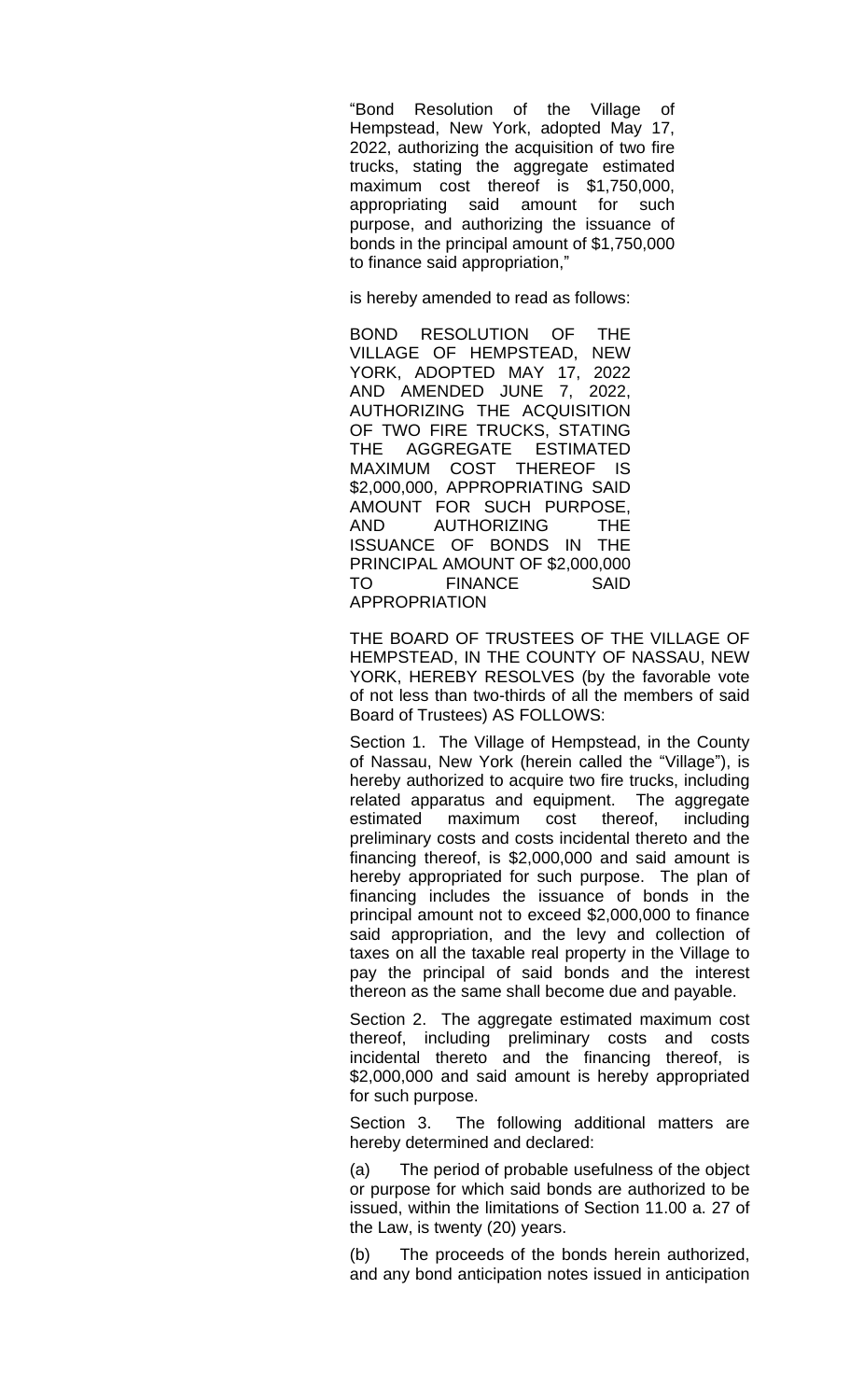of said bonds, may be applied to reimburse the Village for expenditures made after the effective date of this resolution for the purpose for which said bonds are authorized. The foregoing statement of intent with respect to reimbursement is made in conformity with Treasury Regulation Section 1.150-2 of the United States Treasury Department.

(c) The proposed maturity of the bonds authorized by this resolution will exceed five (5) years.

Section 4. Each of the bonds authorized by this resolution and any bond anticipation notes issued in anticipation of the sale of said bonds shall contain the recital of validity as prescribed by Section 52.00 of the Law and said bonds, and any notes issued in anticipation of said bonds, shall be general obligations of the Village, payable as to both principal and interest by general tax upon all the taxable real property within the Village. The faith and credit of the Village are hereby irrevocably pledged to the punctual payment of the principal of and interest on said bonds, and any notes issued in anticipation of the sale of said bonds, and provision shall be made annually in the budget of the Village by appropriation for (a) the amortization and redemption of the bonds and any notes in anticipation thereof to mature in such year and (b) the payment of interest to be due and payable in such year.

Section 5. Subject to the provisions of this resolution and of the Law and pursuant to the provisions of Section 21.00 of the Law relative to the authorization of the issuance of bonds with substantially level or declining annual debt service, Section 30.00 relative to the authorization of the issuance of bond anticipation notes and Section 50.00 and Sections 56.00 to 60.00 and 168.00 of the Law, the powers and duties of the Board of Trustees relative to authorizing bond anticipation notes and prescribing the terms, form and contents and as to the sale and issuance of the bonds herein authorized, and of any bond anticipation notes issued in anticipation of said bonds, and the renewals of said bond anticipation notes, and as to the execution of agreements for credit enhancements, are hereby delegated to the Village Treasurer, the chief fiscal officer of the Village.

Section 6. The validity of the bonds authorized by this resolution, and of any notes issued in anticipation of the sale of said bonds, may be contested only if:

(a) such obligations are authorized for an object or purpose for which the Village is not authorized to expend money, or

(b) the provisions of law which should be complied with at the date of the publication of such resolution are not substantially complied with,

and an action, suit or proceeding contesting such validity is commenced within twenty days after the date of such publication, or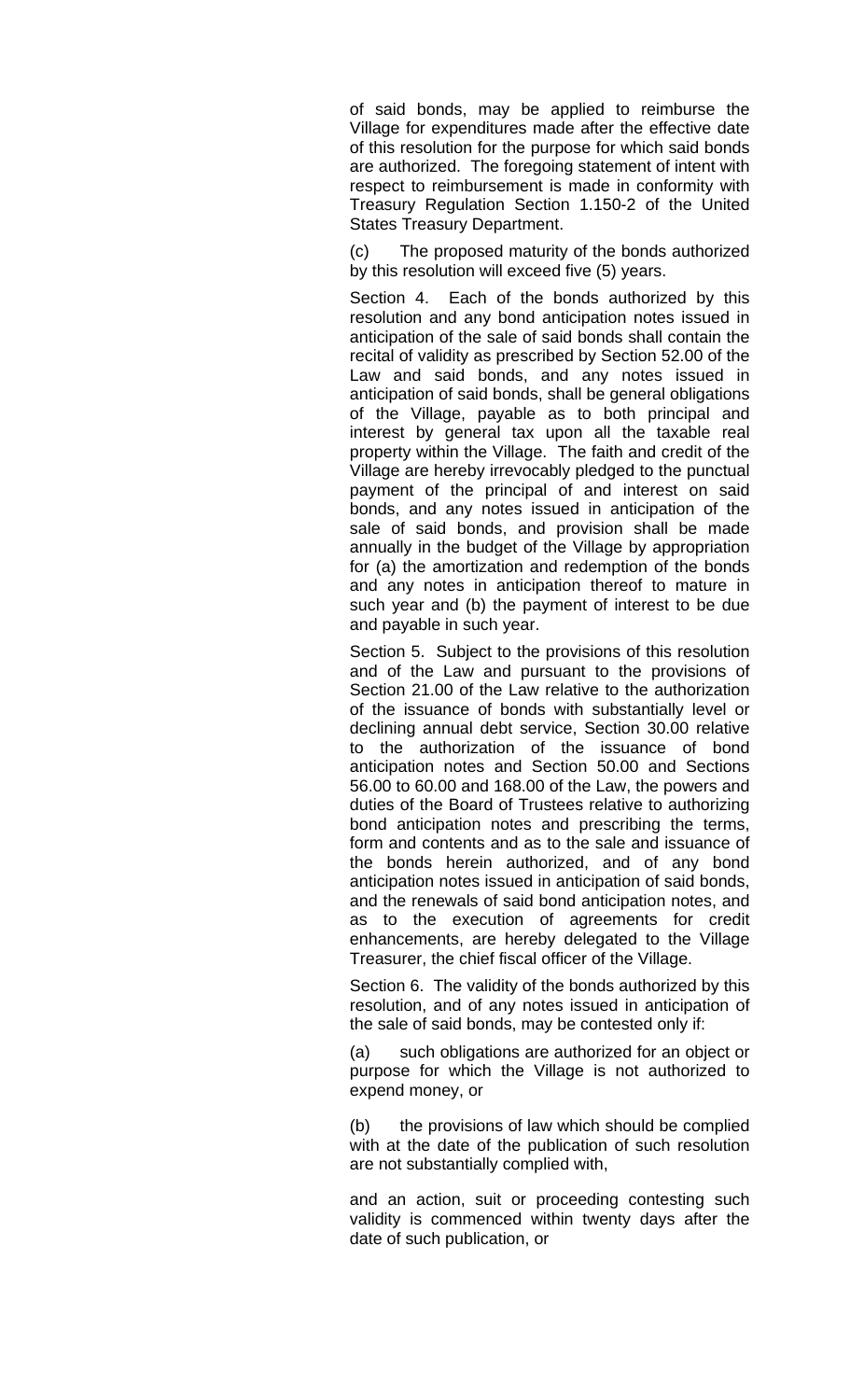(c) such obligations are authorized in violation of the provisions of the constitution.

Section 7. This bond resolution is subject to a permissive referendum and the Village Clerk is hereby authorized and directed, within ten (10) days after the adoption of this resolution, to publish or cause to be published, in full, in the official newspaper of the Village*,* having a general circulation within said Village, and posted in at least six (6) public places and in each polling place in the Village, a Notice in substantially the form appearing in Exhibit A hereto.

Section 8. The Village Clerk is hereby further authorized and directed, after said bond resolution shall take effect, to cause said bond resolution to be published, in summary, in the official newspaper of the Village*,* having a general circulation within said Village, together with a Notice in substantially the form as provided by Section 81.00 of the Law.

\* \* \*

Section (B) The amendment of the bond resolution set forth in Section (A) of this resolution shall in no way affect the validity of any prior liabilities incurred, obligations issued, or action taken pursuant to said bond resolution, and all such liabilities incurred, obligations issued, or action taken shall be deemed to have been incurred, issued or taken pursuant to said bond resolution, as amended.

Section (C) Said bond resolution, as amended, is subject to a permissive referendum as therein provided. In the event that a valid petition protesting against said bond resolution and requesting that it be submitted to the electors of said Village for their approval or disapproval is filed and the Proposition submitted is defeated, the validity of the bond resolution adopted May 17, 2022 shall not be in any way affected and shall remain in full force and effect

# **2 NEW FIRE APPARATUS**

**FIREMATIC SUPPLY CO.** Clerks offers the following resolution for adoption:

**RESOLVED**, that upon the recommendation of **Joe Gill, Village Treasurer** the Board of Trustees hereby approves for the purchase of 2 new fire apparatus for the Hempstead Fire Department not to exceeded in the amount of \$2,000,000. **Be ratified.**

Moved by Trustee Boone Seconded by Trustee Burroughs

AYES: Trustees Daniels, Burroughs, Griffith, Boone; Mayor Hobbs NOES: None

**COMMISSION** 

**CITY CHARTER ADVISORY** Clerks offers the following resolution for adoption:

Moved by Trustee Daniels that the Village establishes a new City Charter Advisory Commission.

Seconded by Trustee Burroughs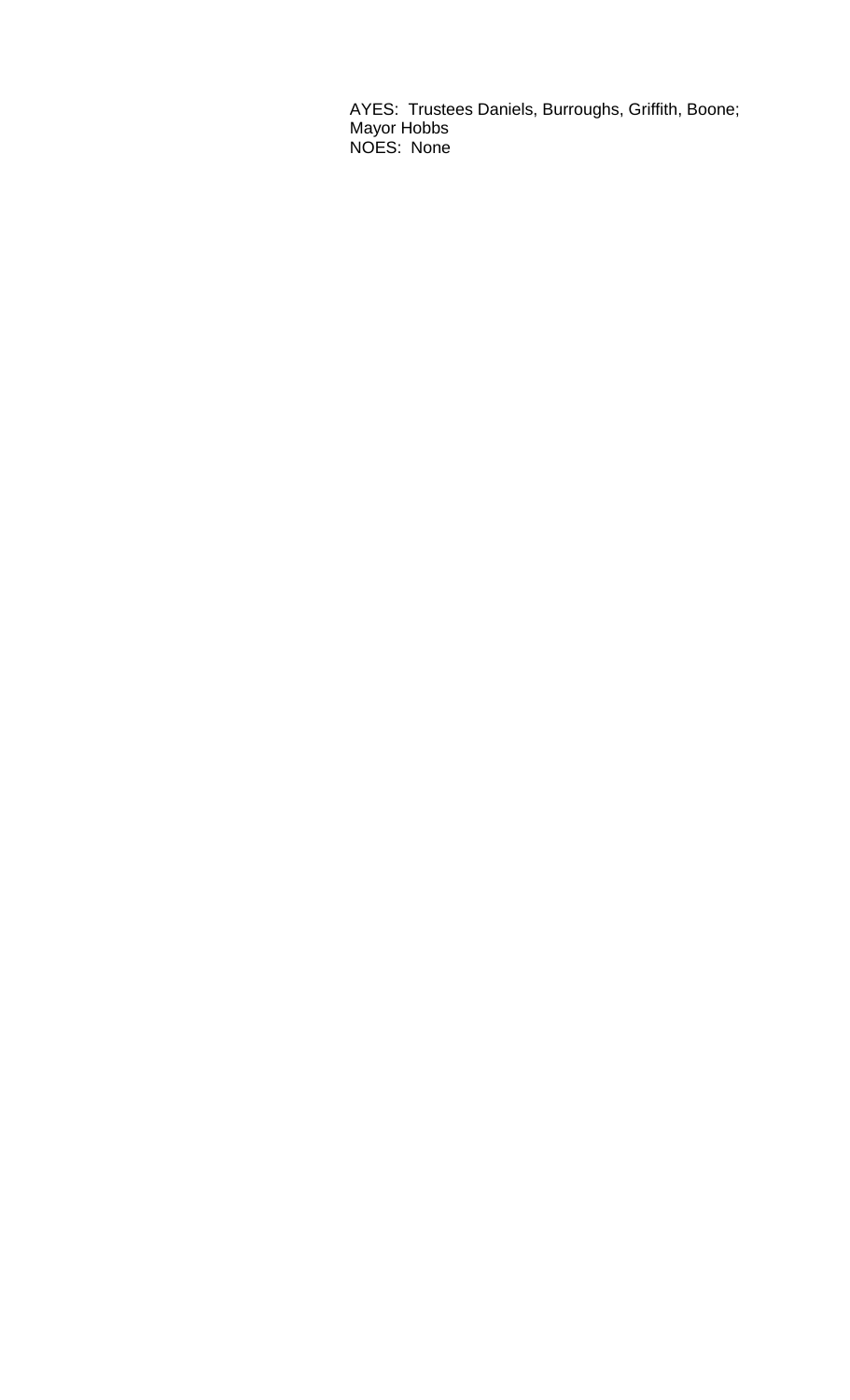**FIRE PROTECTION & EMERGENCY** SERVICES AGREEMENT

**HEMPSTEAD FIRE DEPT.** Clerks offers the following resolution for adoption:

**RESOLVED**, that upon the recommendation of **Mayor Waylyn Hobbs Jr.,** the Board of Trustees hereby authorizes the Village to enter into an agreement with the Village of Hempstead Fire Department to provide Fire protection and emergency services for the Incorporated Village of Hempstead.

Moved by Trustee Boone Seconded by Trustee Burroughs

AYES: Trustees Daniels, Burroughs, Griffith, Boone; Mayor Hobbs NOES: None

**HENRY GROCERY INC.** Clerks offers the following resolution for adoption:

**RESOLVED**, that upon the recommendation of **Keisha Marshall**, **Village Attorney**, the Board of Trustees hereby upholds the denial of the Business License to **Henry Grocery Inc.**, by the Incorporated Village of Hempstead, for which a public hearing was held on **May 24, 2022**

Moved by Trustee Boone Seconded by Trustee Burroughs

AYES: Trustees Daniels, Burroughs, Griffith, Boone; Mayor Hobbs NOES: None

**MASTER ELECTRICIAN** Clerks offers the following resolution for adoption:

**RESOLVED**, that upon the recommendation of **Joe Simone, Superintendent of Building Department**, the Board of Trustees hereby approves the following license:

### **Master Electrician**

Mr. Robert M. Brzeski 24 Hampshire Drive Farmingdale, NY, 11735

Moved by Trustee Burroughs Seconded by Trustee Griffith

AYES: Trustees Daniels, Burroughs, Griffith, Boone; Mayor Hobbs NOES: None

**METRO DELI** Clerks offers the following resolution for adoption:

**WHEREAS**, it has come to the Village's attention that **Metro Deli**, conducting business at 139 Jackson St., Hempstead, NY 11550, has engaged in the illegal activities of improper posting of SLA license, unlicensed warehousing of liquor, criminal diversion of prescription medication, and Trademark counterfeiting; and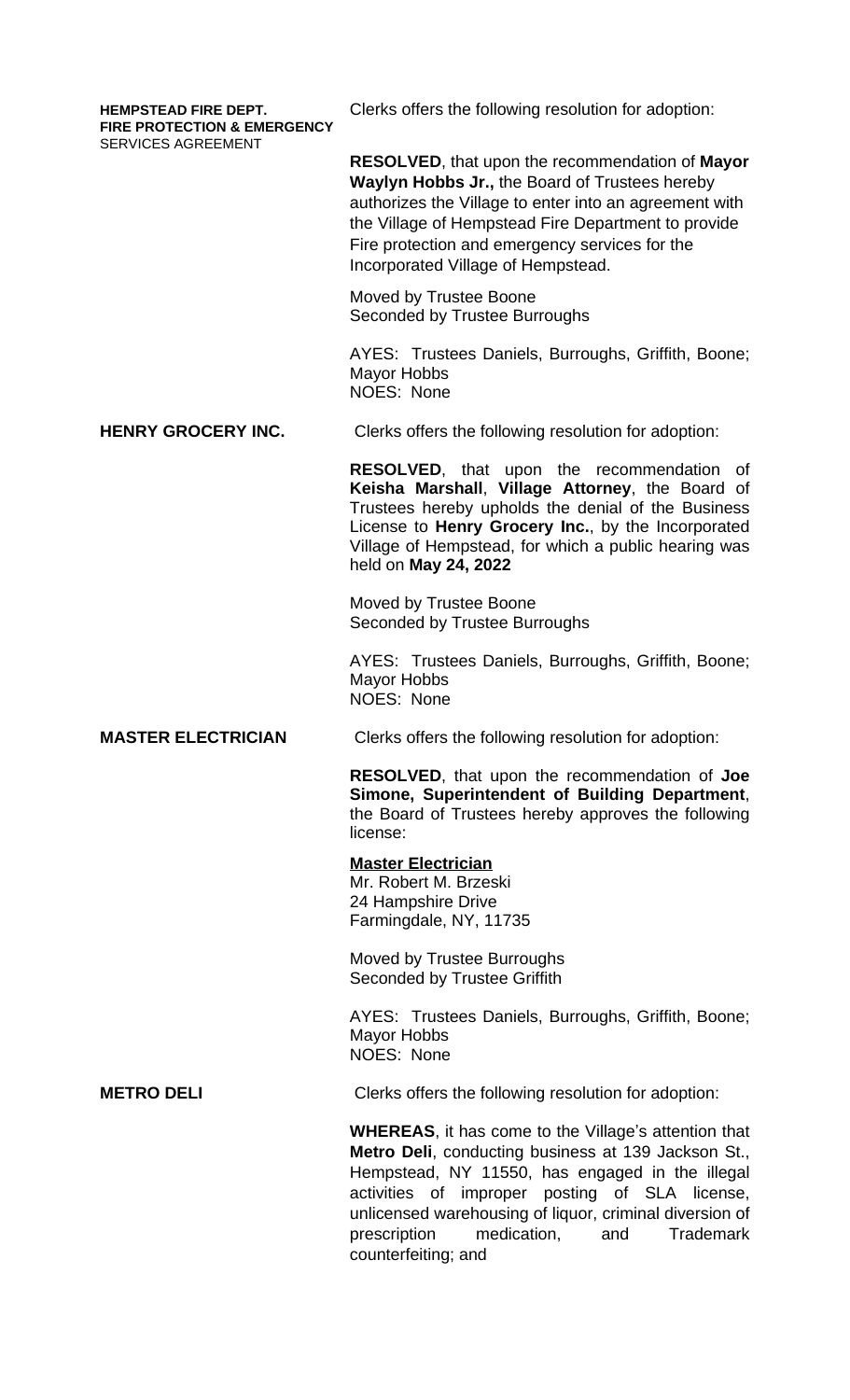**WHEREAS,** The Village Clerk suspended the business license for business known as **Metro Deli,** 139 Jackson St., Hempstead, NY 11550. Pursuant to Section 86-5 of the Village of Hempstead Code, and

**WHEREAS**, Metro Deli through its attorney appealed the suspension;

#### **NOWTHERFORE, THE VILLAGE CLERK**

**HEREBY SCHEDULES** a public hearing to be held on the **5 th** day of **July 2022** at **6:00 p.m**. at the Hempstead Village Hall, 99 James A. Garner Way, Hempstead, New York, to consider revoking the Business License to **Metro Deli**, by the Incorporated Village of Hempstead.

Moved by Trustee Burroughs Seconded by Trustee Boone

AYES: Trustees Daniels, Burroughs, Griffith, Boone; Mayor Hobbs NOES: None

**PINO REAL GROCERY** Clerks offers the following resolution for adoption:

**WHEREAS**, The Village Clerk denied the business License for business known as **Pino Real Grocery Corp**, 118 North Franklin St., Hempstead, N.Y. 11550, pursuant to Section 86-5 of the Village Code, and

**WHEREAS**, it has come to the Village's attention that **Pino Real Grocery Corp**. conducting business at 118 North Franklin St, Hempstead, N.Y. 11550, appeals the Village Clerk's denial pursuant section 86-10 of the Village of Hempstead Code.

## **NOWTHEREFORE, THE VILLAGE CLERK**

**HEREBY SCHEDULES** a public hearing to be held on the **5 th** day of **July 2022** at **6:15 p.m**. at Hempstead Village Hall, 99 James A. Garner Way, Hempstead, New York, to consider denial of the Business License application to **Pino Real Grocery Corp**. by the Incorporated Village of Hempstead.

Moved by Trustee Boone Seconded by Trustee Burroughs

AYES: Trustees Daniels, Burroughs, Griffith, Boone; Mayor Hobbs NOES: None

**THE SALVATION ARMY** Clerks offers the following resolution for adoption:

Moved by Trustee Boone that authorization be granted for **The Salvation Army**, 65 Atlantic Ave, Hempstead, New York 11550 to hold an Arts and Community Event on Saturday, June 18, 2022 **from 12:00 pm to 4:00 pm** at parking lot across from 65 Atlantic Ave, at the total cost of \$320.00, to be paid prior to the event. Said permission is contingent upon:

**CORP.**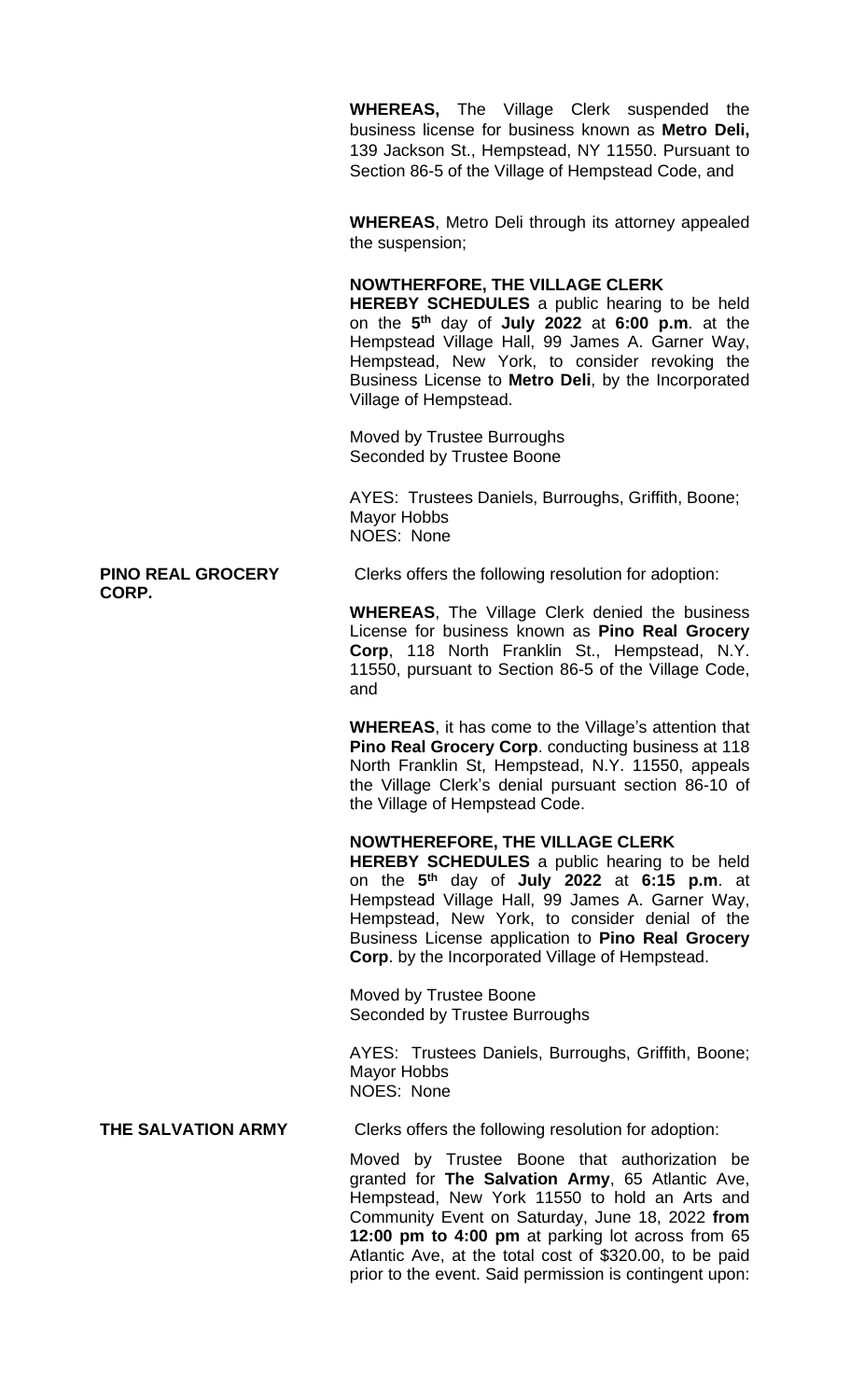compliance with the rules and regulations of the Hempstead Police Department and all liability in connection with the holding of this event and observance of the Code of the Village of Hempstead as it applies to group gatherings of this type; the filling of all appropriate insurance as determined by the Board herein; and indemnification and the execution of a hold harmless agreement on such terms and conditions as may be acceptable to the Village Attorney.

Seconded by Trustee Burroughs

AYES: Trustees Daniels, Burroughs, Griffith, Boone; Mayor Hobbs NOES: None

**REQUREMENTS - LIFEGUARD I, SEASONAL**

**WAIVING OF RESIDENCY** Clerks offers the following resolution for adoption:

**RESOLVED,** that upon the recommendation of **Mayor Hobbs,** and the provisions of Local Law #1-1980, entitled Residency Requirements for certain Village employees, the Board of Trustees hereby waived for the following employees due to the special requirements needed to fill the position of **Lifeguard I, Seasonal** for the Incorporated Village of Hempstead:

> Todd Trotman Jennifer Trotman Romaine Lumsden Kyle Pryce Jabari Smith Jamila Smith Destiny McKenzie Kyle Hoahing Malik Legendre

 Moved by Trustee Boone Seconded by Trustee Griffith

AYES: Trustees Daniels, Burroughs, Griffith, Boone; Mayor Hobbs NOES: None

**SEASONAL EMPLOYEES** Clerks offers the following resolution for adoption:

**RESOLVED,** that upon the recommendation of **Mayor Hobbs,** the Board of Trustees hereby approves for seasonal employees of the Incorporated Village of Hempstead as reviewed.

Abbigale Kelsey

Ainsley Higgins

Akayla Kesson

Alivia Blackwell Massey

Aniya Maguire

Aniya Mitchell

Ashlee Towler

Carmel Jean Charles

Christopher Lake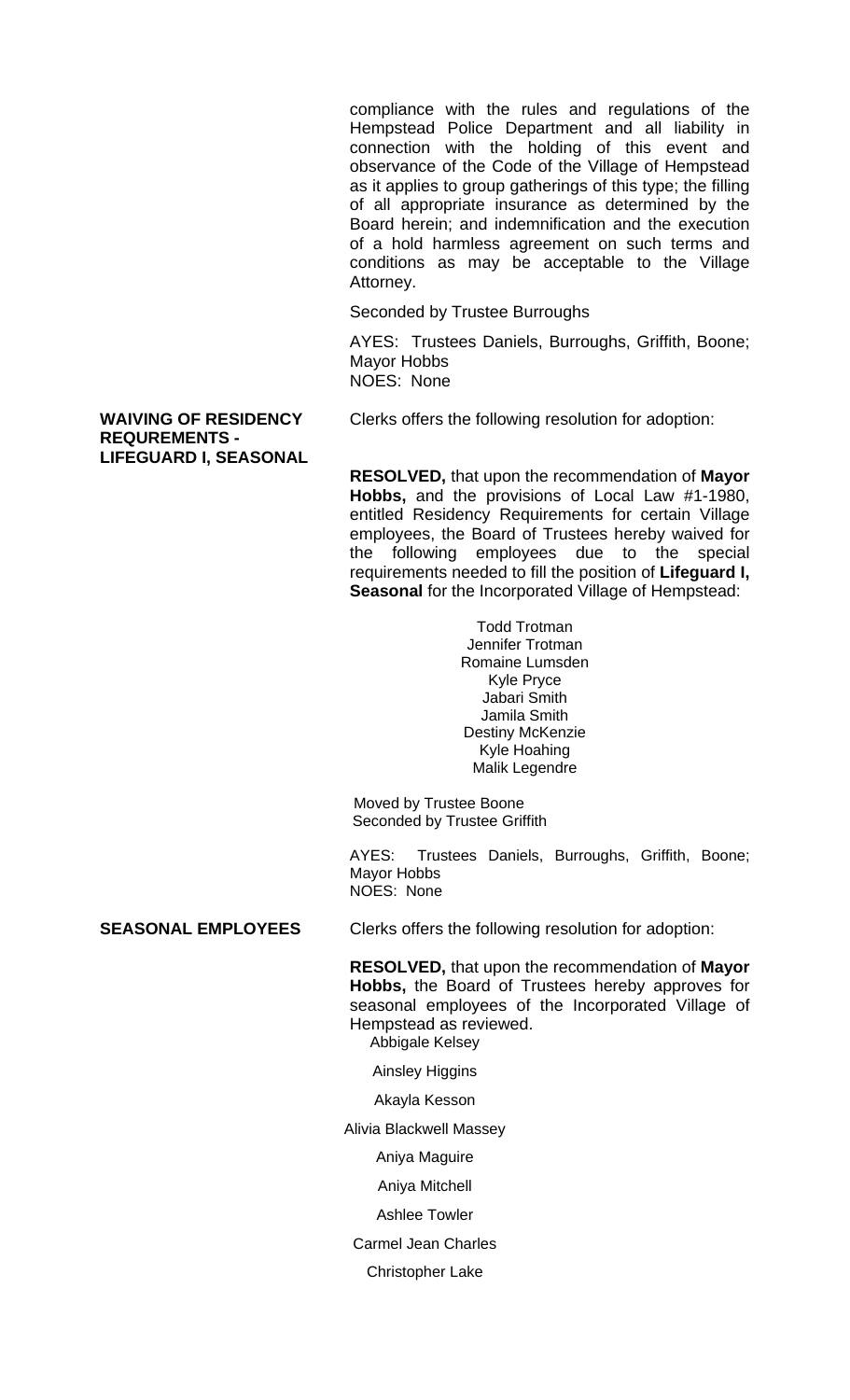Cianna Thomas Cody Liang Cortez Knox Craig Brown Dai'Zhanae Deboise Damone Davis Destany Banks Destany McKenzie Don Mays Jr. Dorian Prince Essence Sarduy E'yhana Heath Faith Handy Frederica Kebbie Genesis Perez George Morgan Gissell Villatoro Imani Stewart Isaiah Satchell Jabari Smith Jacqueline Lara Jaeden Davis Samuels Jakkai Stith Jamil Smith Jamir Andrews Jared Taylor Ja'shawn Ford Jasmin Arias Jawuan Shuford Jayla Bryant Jayla Livingston Jaylen jones Jayrd Faulk Jean Charles Carmel Jekhi Whitfield-Macdougal Jennifer Trotman Jessica Laguirre Jocelyn Escobar Joselyn Interiano Justin Faulkner Justin Goodson Kalam Howlett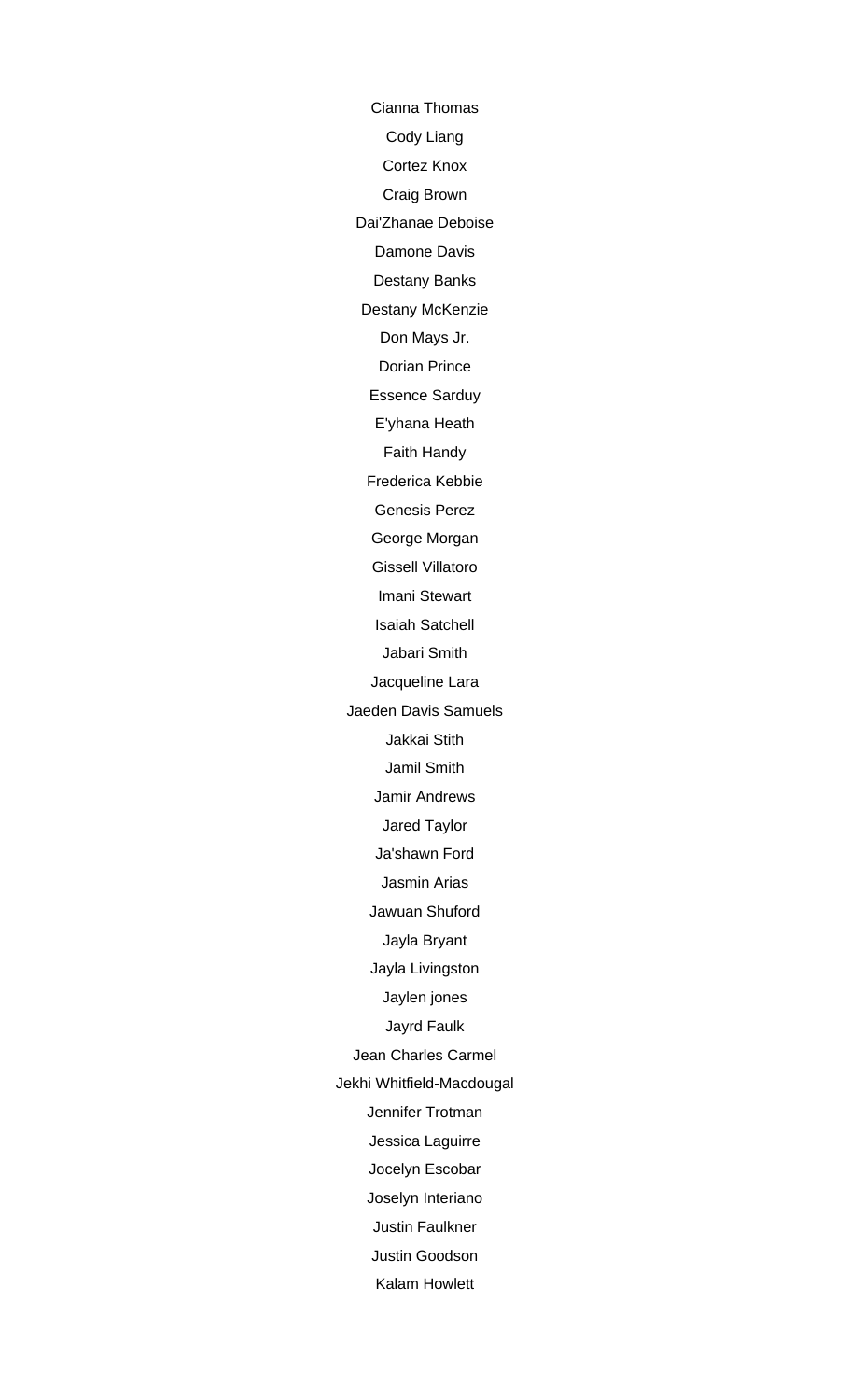Kaliyah Pettie Karima Tonge Kayla Cox Kayla Hardy Kayla Taylor Kayvaughn young Kennedy Solis Kiera Brown Krystal Greene Kyle Pryce Ky-ree Redd Lakeem Callender Lamar Modlin Leslie Lord Penny Lixy Euseda Lloyd Graham Malik Legendre Marisel Perez Marlei Johnson Miguel Cepeda Monroe Holley Jr. Morgan Boone Mya Ifield Nashlie Morales Nicole Foo-Mackenzie Nyla Cameron Nyla Watts Pharell Taylor Precious D. Batista Brewer Rayne Shim Reina Ochoa Reyna Neal Romaine Lumsden Sean Halls Shakirah webb Shamar Pink Shariah Howe Sharif Brown Stephanie Johnson Tahleek Tucker Taivon Young Taurean Frazier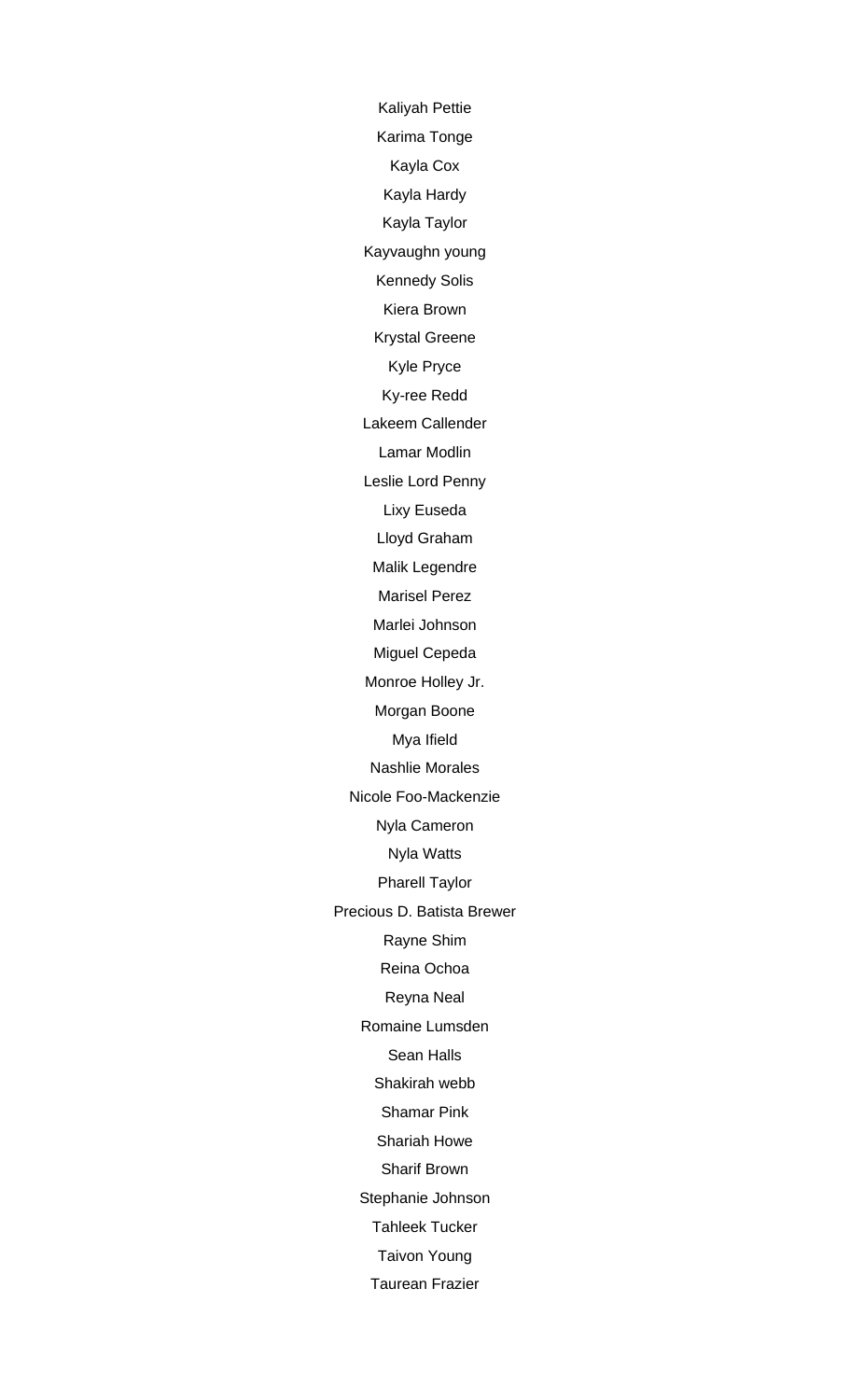Tay-Nyjai Mcleod Todd Trotman Tonniya Holley Tyler Hinton **TyreseWatts** Vanessa Dupoux William Hernandez Yenibel Cordero Zasil Mendoza Zulian Rodriguez Moved by Trustee Daniels Seconded by Trustee Burroughs AYES: Trustees Daniels, Burroughs, Griffith, Boone; Mayor Hobbs NOES: None ABSTAINED: Trustee Boone **REGINALD DUNSON** Clerks offers the following resolution for adoption: **RESOLVED**, that upon the recommendation **of Frank Germinaro, Director of Public Works**, the Mayor hereby appoint and/or approve the following to Park General Supervisor for the Incorporated Village of Hempstead. **Name Construction Department/Title/Grade Base Salary** Reginald Dunson DPW- Parks & Shade \$88,983 yr *(Title Change)* Park General Supervisor upon CS approval Grade 18/4 Old Moved by Trustee Daniels Seconded by Trustee Boone AYES: Trustees Daniels, Burroughs, Griffith, Boone; Mayor Hobbs NOES: None **PHILLIP ABBONDONDOLO** Clerks offers the following resolution for adoption: **JR. RESOLVED**, that upon the recommendation of **Frank Germinaro, Director of Public Works**, the Mayor hereby appoint and/or approve the following to Assistant Park General Supervisor for the Incorporated Village of Hempstead. **Name Construction Department/Title/Grade Base Salary** Phillip Abbondondolo Jr. DPW- Parks & Shade \$82,667 yr *(Title Change)* **Asst. Park General Supervisor** upon CS approval Grade 15/4 Old

> **Moved by Trustee Boone** Seconded by Trustee Griffith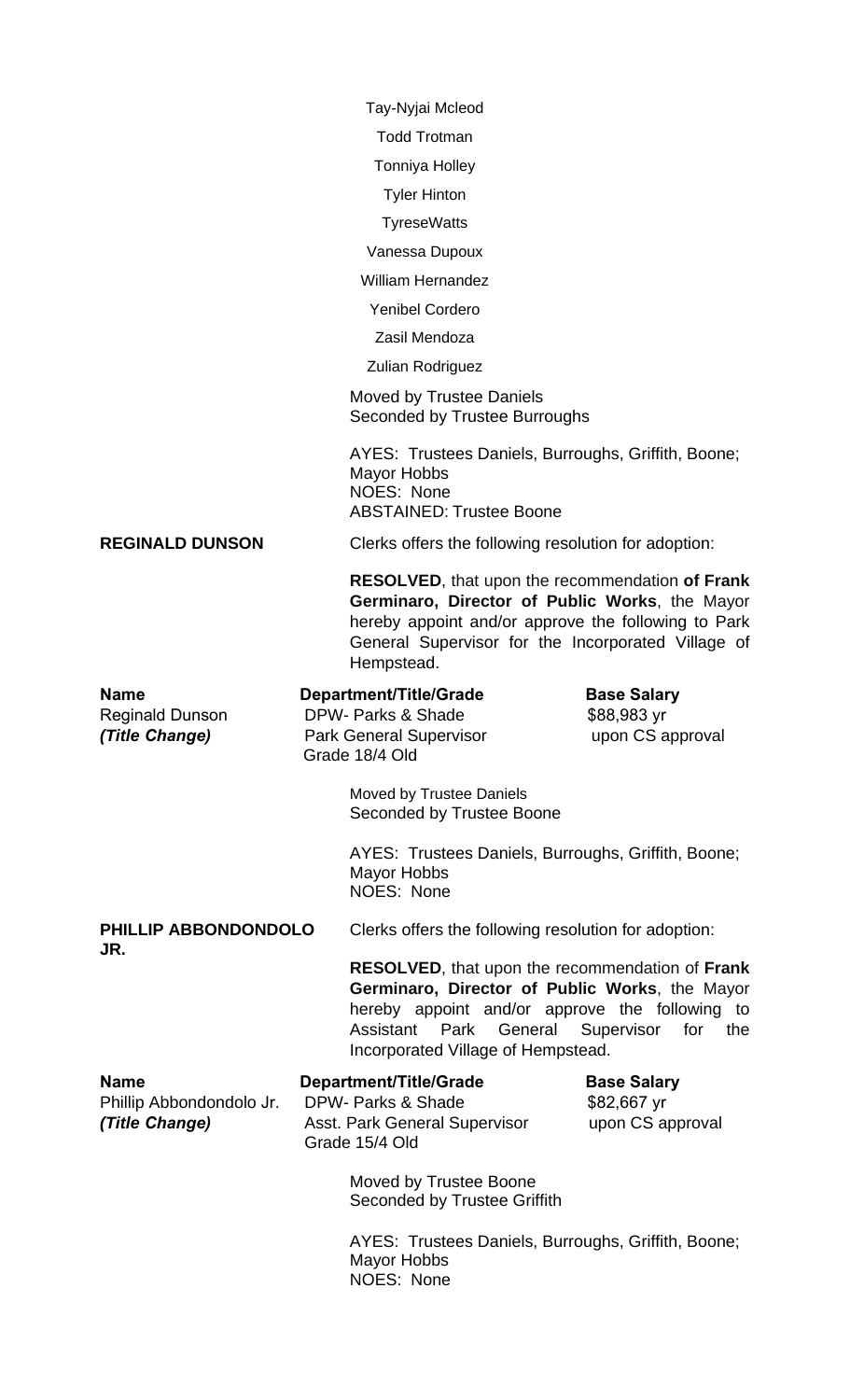| <b>ANTONIO BAEZ</b>                                 |            | Clerks offers the following resolution for adoption:                                                                                                                                                                                                                                                              |           |                                                                                                                                                                                                                       |  |
|-----------------------------------------------------|------------|-------------------------------------------------------------------------------------------------------------------------------------------------------------------------------------------------------------------------------------------------------------------------------------------------------------------|-----------|-----------------------------------------------------------------------------------------------------------------------------------------------------------------------------------------------------------------------|--|
|                                                     |            | Hempstead.                                                                                                                                                                                                                                                                                                        |           | RESOLVED, that upon the recommendation Paul<br>Johnson, Chief of Police, the Mayor hereby appoint<br>and/or approve the following to the position of<br>Neighborhood Aide for the Incorporated Village of             |  |
| Name<br>Antonio Baez<br>$(PT-FT)$<br>Grade 5/N      | Police     | <b>Department/Title/Grade</b><br>Neighborhood Aide                                                                                                                                                                                                                                                                | 5/23/2022 | <b>Base Salary</b><br>\$50,155 yr<br>effective                                                                                                                                                                        |  |
|                                                     |            | Moved by Trustee Boone<br>Seconded by Trustee Griffith                                                                                                                                                                                                                                                            |           |                                                                                                                                                                                                                       |  |
|                                                     |            | AYES: Trustees Daniels, Burroughs, Griffith, Boone;<br>Mayor Hobbs<br><b>NOES: None</b>                                                                                                                                                                                                                           |           |                                                                                                                                                                                                                       |  |
|                                                     |            | <b>WALDER VIDEZ-HERNANDEZ</b> Clerks offers the following resolution for adoption:                                                                                                                                                                                                                                |           |                                                                                                                                                                                                                       |  |
|                                                     |            | Hempstead.                                                                                                                                                                                                                                                                                                        |           | <b>RESOLVED, that upon the recommendation Frank</b><br>Germinaro, Director of Public Works, the Mayor<br>hereby appoint and/or approve the following to the<br>position of Laborer-PT for the Incorporated Village of |  |
| <b>Name</b><br>Walder Videz-Hernandez<br>(New Hire) | Laborer-PT | <b>Department/Title/Grade</b><br>DPW- Water & Sewer                                                                                                                                                                                                                                                               |           | <b>Base Salary</b><br>\$15.00 hr<br>upon approval                                                                                                                                                                     |  |
|                                                     |            | Moved by Trustee Boone<br>Seconded by Trustee Griffith<br>Mayor Hobbs<br>NOES: None                                                                                                                                                                                                                               |           | AYES: Trustees Daniels, Burroughs, Griffith, Boone;                                                                                                                                                                   |  |
| <b>ECKOR JOSEPH ESQ.</b>                            |            | Clerks offers the following resolution for adoption:                                                                                                                                                                                                                                                              |           |                                                                                                                                                                                                                       |  |
|                                                     |            | <b>RESOLVED,</b> that upon the recommendation of<br>Keisha Marshall, Village Attorney that the Board of<br>Trustees hereby authorizes the appointment of Eckor<br>Joseph Esq. as per Diem Special Prosecutor in the<br>Legal Depart at a fee of \$40/per hour such term<br>appointment to expire on April 2, 2023 |           |                                                                                                                                                                                                                       |  |
|                                                     |            | Moved by Trustee Burroughs<br>Seconded by Trustee Boone                                                                                                                                                                                                                                                           |           |                                                                                                                                                                                                                       |  |
|                                                     |            | <b>Mayor Hobbs</b><br><b>NOES: None</b>                                                                                                                                                                                                                                                                           |           | AYES: Trustees Daniels, Burroughs, Griffith, Boone;                                                                                                                                                                   |  |
| <b>CHECK WARRANT</b>                                |            | Clerks offers the following resolution for adoption:                                                                                                                                                                                                                                                              |           |                                                                                                                                                                                                                       |  |
|                                                     |            | 7, 2022 be approved as previously reviewed.                                                                                                                                                                                                                                                                       |           | <b>RESOLVED, that upon the recommendation of Joe</b><br>Gill, Village Treasurer all meeting bills, audited by<br>the Board of Trustees on check warrant dated June                                                    |  |